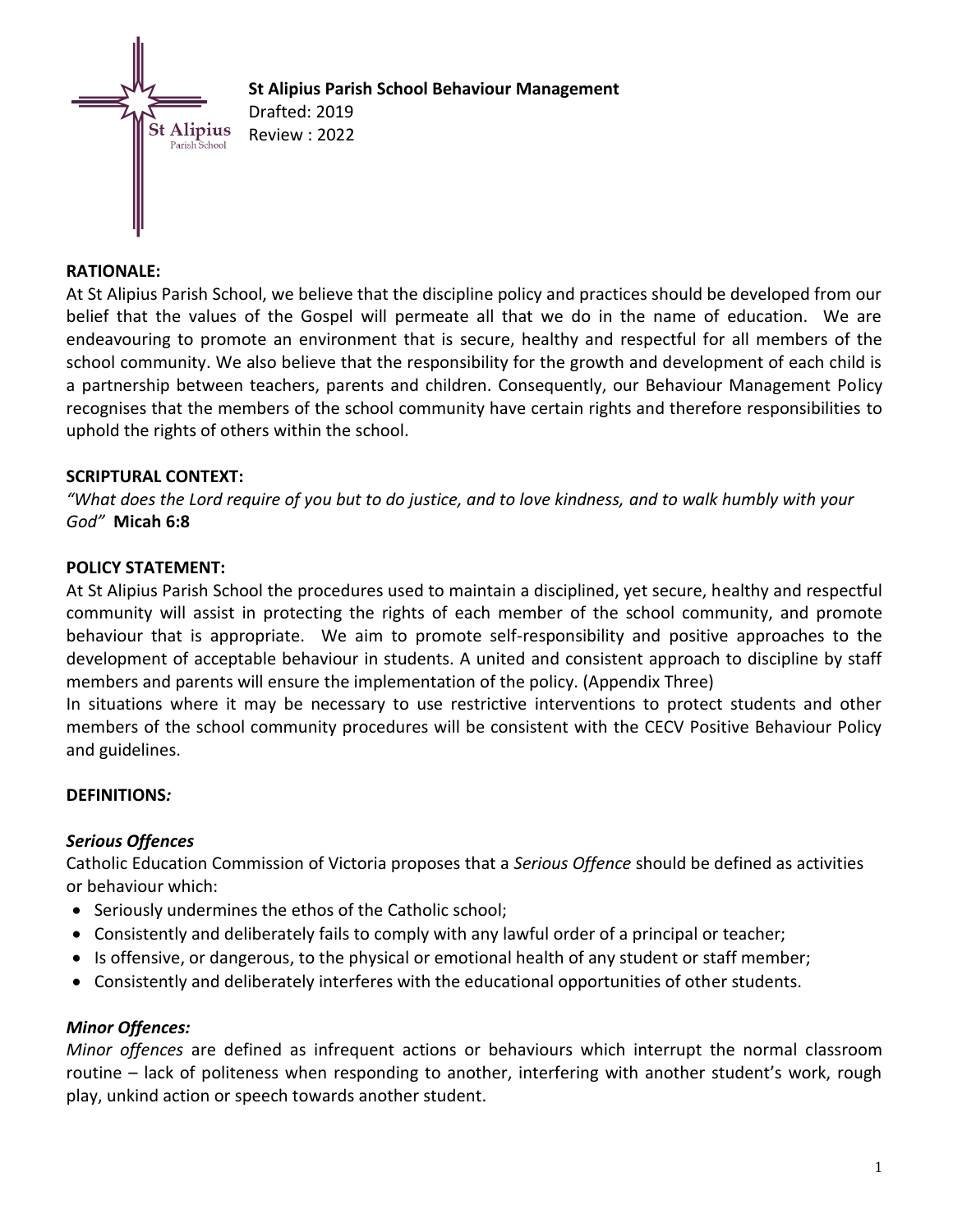| <b>POLICY GUIDELINES</b>                                                                                                                                             |           | <b>GUIDELINE INDICATORS</b>                                                                                                                                                                               |
|----------------------------------------------------------------------------------------------------------------------------------------------------------------------|-----------|-----------------------------------------------------------------------------------------------------------------------------------------------------------------------------------------------------------|
| Every member of the school community<br>has the right to feel safe and secure within<br>the school.                                                                  | $\bullet$ | School 'norms' will be designed to ensure<br>that the safety and rights of each member of<br>school community are<br>the<br>respected.<br>(Appendix 1).                                                   |
|                                                                                                                                                                      |           | All 'norms' will be formulated in a positive<br>and purposeful manner and must be able to<br>be supported and enforced (Appendix 2).                                                                      |
| Positive behaviour will be encouraged at all<br>times by all members of the school<br>community.                                                                     | $\bullet$ | The wider school community will<br>be<br>informed about school 'norms' through the<br>use of newsletters and information nights.                                                                          |
| All 'norms' will endeavour to ensure that<br>the rights of each individual are respected.                                                                            | $\bullet$ | All children will be given the opportunity to<br>revisit school 'norms' and consequences<br>within their learning communities each year.                                                                  |
|                                                                                                                                                                      |           | Each learning community will develop its<br>own class 'norms' at the beginning of each<br>year. These will align to overall school<br>'norms'.                                                            |
|                                                                                                                                                                      |           | 'Norms' should foster self-discipline within<br>each student in order to maintain a<br>classroom atmosphere which is conducive to<br>learning.                                                            |
|                                                                                                                                                                      |           | Each person in the school community will be<br>encouraged to take responsibility for his/her<br>own actions.                                                                                              |
| Self-discipline is the ideal<br>of<br>form<br>Children will be guided and<br>discipline.<br>educated on the meaning and practice of<br>self-discipline.              | $\bullet$ | Discipline is a shared responsibility. Every<br>student, staff member, and parent shares<br>this responsibility. It is the goal of this<br>policy to develop this in a positive and<br>meaningful manner. |
| Behaviour modification practices will be<br>clearly identified and communicated to<br>students and the wider school community.<br>An emphasis on ensuring consistent | $\bullet$ | All consequences and restrictions should<br>lead to positive behaviour modification<br>(Appendix 3).                                                                                                      |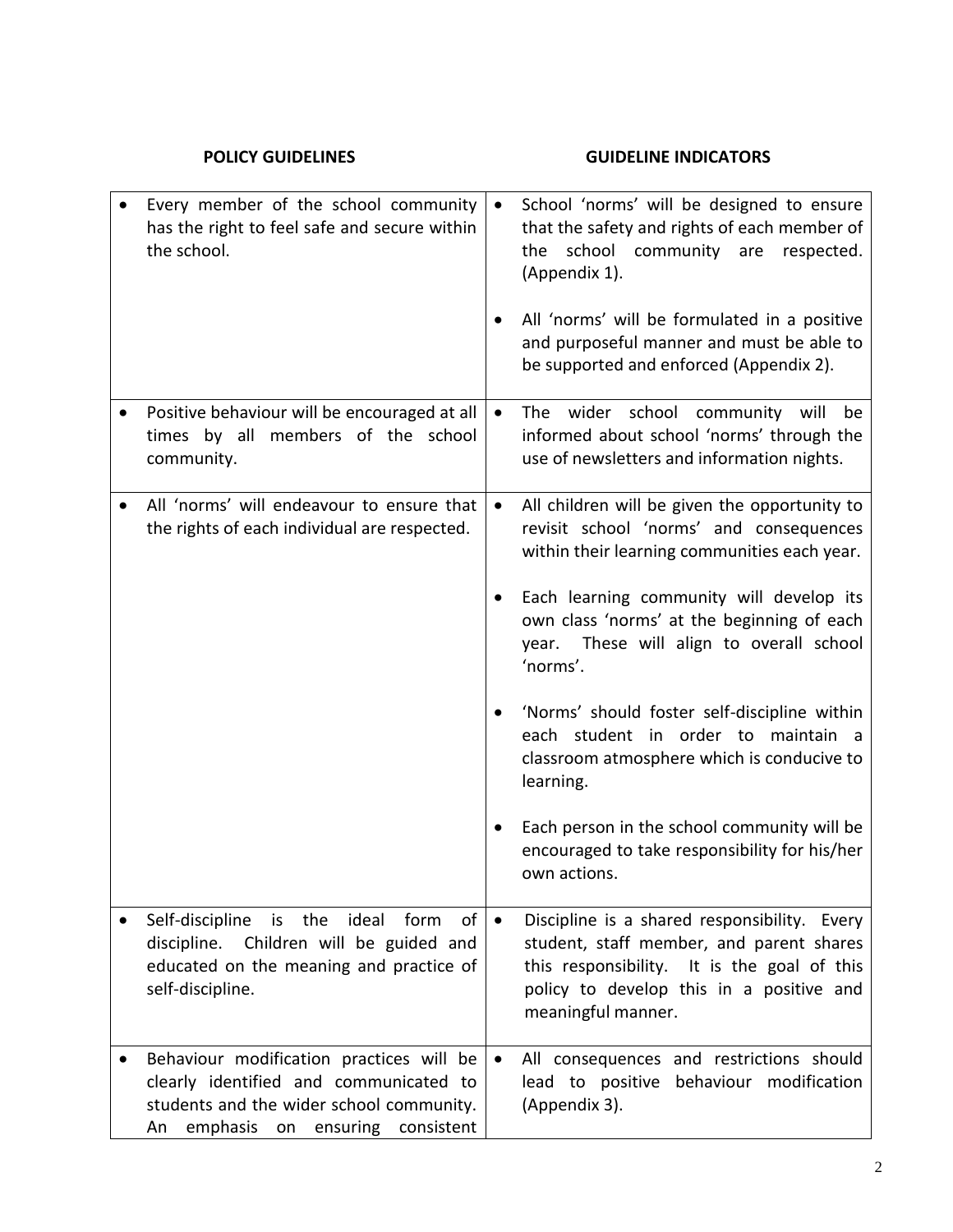| consequences of behaviour is paramount.                                                                                                                                                                                                                                                                                           |                                                                                                                                                                                                                                                                                                                                                                                                                                                                                                                                |
|-----------------------------------------------------------------------------------------------------------------------------------------------------------------------------------------------------------------------------------------------------------------------------------------------------------------------------------|--------------------------------------------------------------------------------------------------------------------------------------------------------------------------------------------------------------------------------------------------------------------------------------------------------------------------------------------------------------------------------------------------------------------------------------------------------------------------------------------------------------------------------|
| Every effort will be made to find the truth<br>wherever conflict may exist, to ensure that<br>consequences are fair and just.                                                                                                                                                                                                     | All consequences and restrictions should be<br>$\bullet$<br>appropriate to the seriousness of the<br>offending action. Students will be consulted<br>where appropriate to identify issues leading<br>to the conflict. The focus will be on<br>educating all parties on conflict resolution<br>techniques to avoid escalation in the future.                                                                                                                                                                                    |
| A core Catholic belief is forgiveness. It is<br>an expectation of all members of the<br>school community that any incident as<br>outlined under this policy, when a<br>resolution is agreed on, that the parties<br>will forgive each other, and will not use<br>any past incident as punishment towards<br>others in the future. | Utilise Restorative Practice strategies when<br>$\bullet$<br>dealing with<br>behaviour/bullying issues.<br>(Appendix 4)<br>Each student involved in an incident will be<br>$\bullet$<br>counselled<br>appropriate<br>behaviour<br>on<br>towards the other party once a resolution<br>has been achieved. Both parties will be<br>encouraged to show forgiveness towards<br>the other. All students will be educated on<br>the importance of forgiveness, and on the<br>importance of not using past incidents in the<br>future. |
| Corporal punishment is inappropriate<br>within a Catholic School and will not be<br>used.                                                                                                                                                                                                                                         | Violence in any form will not be tolerated by<br>$\bullet$<br>any member of the school community.                                                                                                                                                                                                                                                                                                                                                                                                                              |

# **REFLECTIVE MATERIALS:**

St Alipius Parish School's Behavioural Pathways Pastoral Care of Students in Catholic Schools CECV (2008) Pastoral Care Policy CEO, Diocese of Ballarat School Vision & Mission Statements School Pastoral Care Policy *"Discipline Planning in the Classroom".* Bill Rogers *"Behaviour Management".* Bill Rogers Health Promoting Schools Framework 1996 Restorative Practices Guidelines and information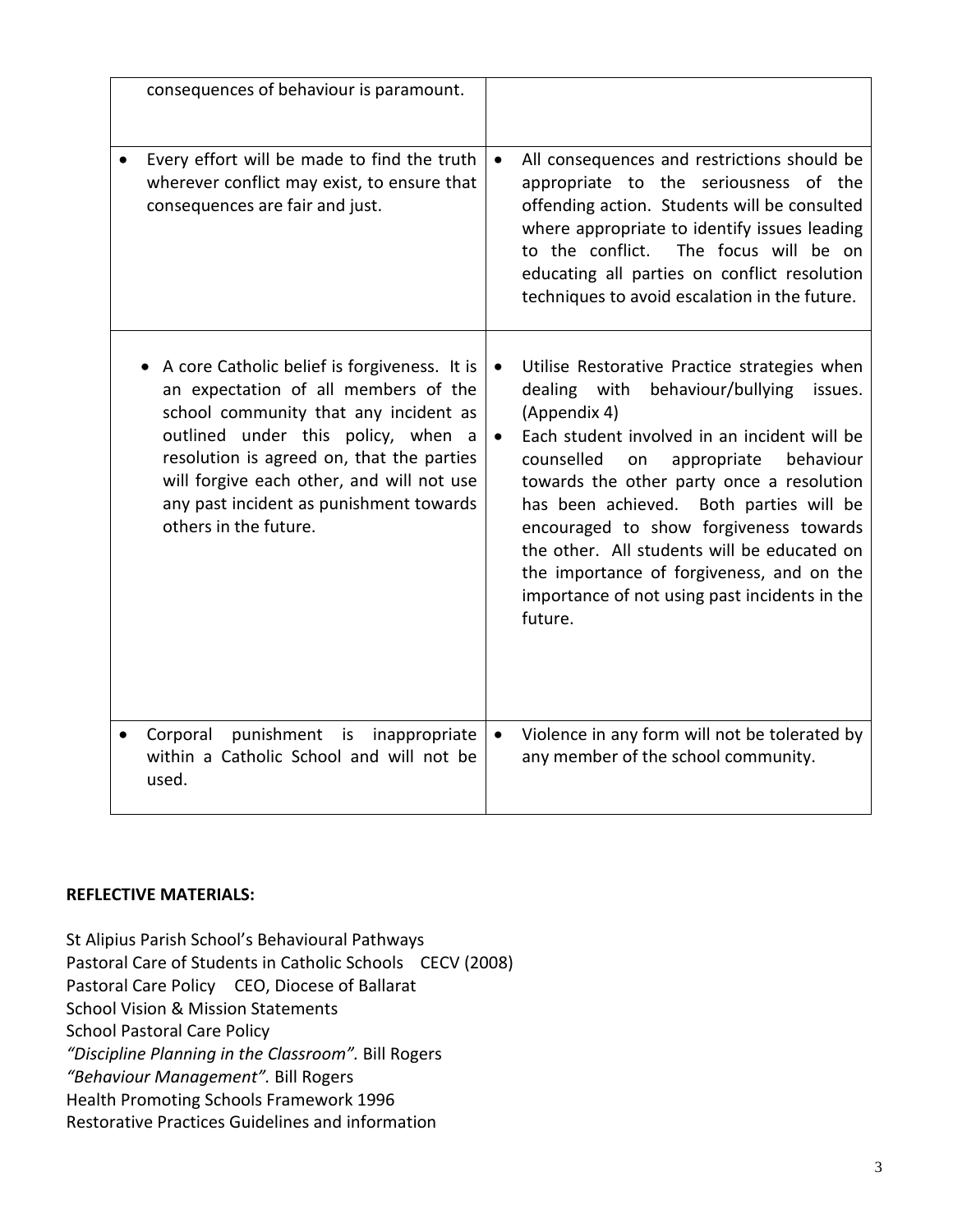# **APPENDIX ONE**

# **RIGHTS AND RESPONSIBILITIES**

#### **RIGHTS RESPONSIBILITIES** • **YOU HAVE THE RIGHT TO BE AN INDIVIDUAL AT SCHOOL** This means that you should not be treated unfairly because you are tall or short, boy or girl, or because it takes a little longer to give an answer. ▪ **YOU HAVE A RESPONSIBILITY TO LET OTHERS BE INDIVIDUALS AT SCHOOL** This means that you should not treat others unfairly because they are tall or short, boys or girls, or because it takes a little longer to give an answer. • **YOU HAVE THE RIGHT TO BE RESPECTED AND TREATED WITH KINDNESS** This means that others should not laugh at you, make fun of you or deliberately hurt your feelings. • **YOU HAVE THE RESPONSIBILITY TO RESPECT OTHERS AND TREAT THEM WITH KINDNESS** This means that you shouldn't laugh at others make fun of them or deliberately hurt their feelings. • **YOU HAVE THE RIGHT TO EXPRESS YOURSELF** This means that you may talk freely about your ideas and feelings when it is appropriate and in an acceptable manner. • **YOU HAVE THE RESPONSIBILITY TO LET OTHERS EXPRESS THEMSELVES** This means that you must let others talk freely about their ideas and feelings when it is appropriate and in an acceptable manner. • **YOU HAVE THE RIGHT TO A SAFE SCHOOL.** This means that your school should try to provide safe classrooms, equipment and rules to ensure your safety at school. • **YOU HAVE A RESPONSIBILITY TO KEEP THE SCHOOL SAFE.** This means that you should try to make your classroom safe, look after school equipment and follow school rules to ensure everybody's safety at school. • **YOU HAVE THE RIGHT TO TELL YOUR SIDE OF THE STORY REMEMBERING THE RIGHTS OF OTHERS** This means that you may tell your side of the story when accused of breaking a rule. • **YOU HAVE THE RESPONSIBILITY TO LISTEN TO OTHERS TELL THEIR SIDE OF THE STORY** This means that you should let others tell their side of the story when accused of breaking a rule. • **YOU HAVE THE RIGHT TO LEARN AT SCHOOL** This means that you always try your best and take advantage of the opportunities provided. ▪ **YOU HAVE THE RESPONSIBILITY TO LET OTHERS LEARN AT SCHOOL** This means that you shall not distract others learning or the teacher from teaching.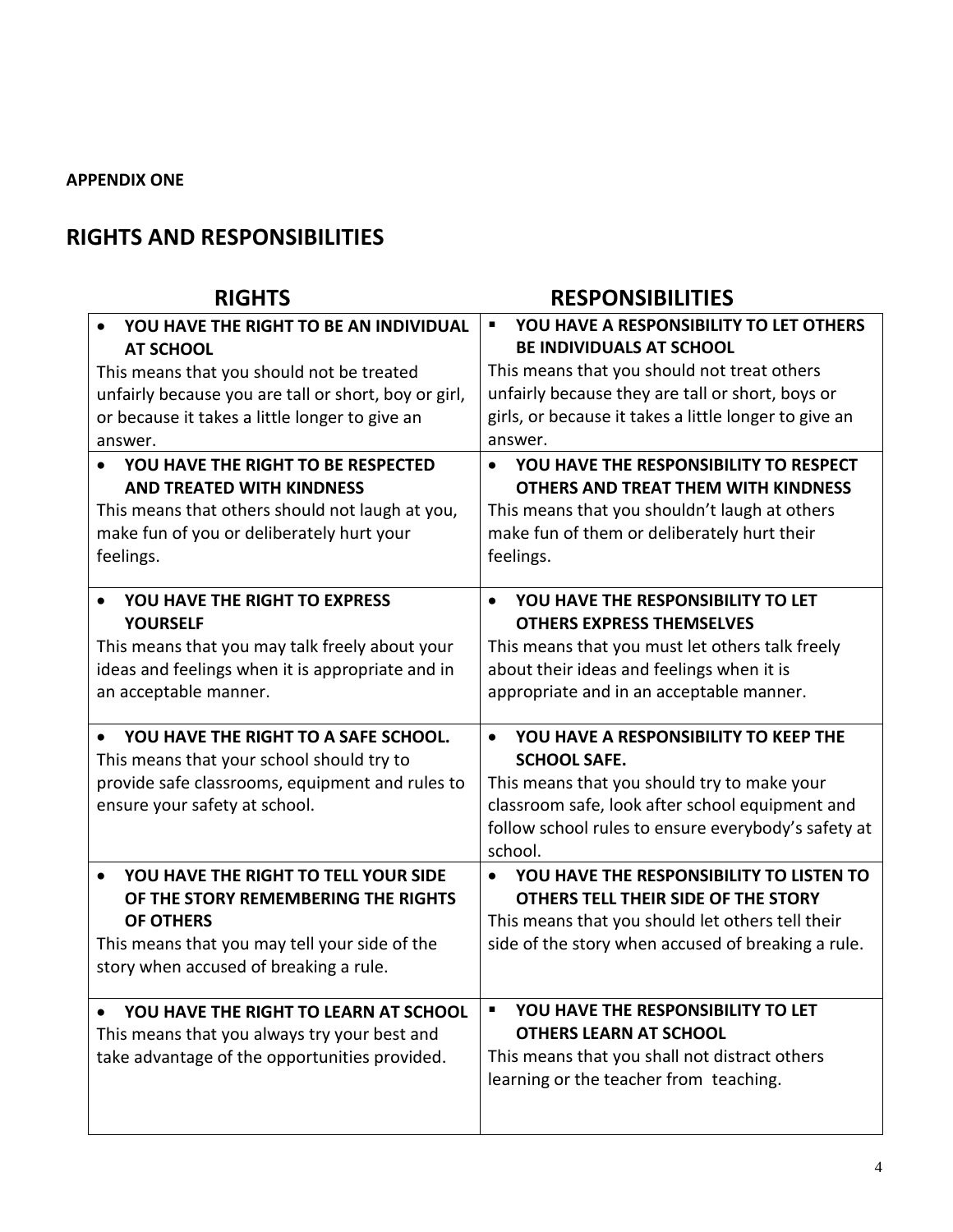# **APPENDIX TWO**

# **AN EXAMPLE OF CLASSROOM & PLAYGROUND NORMS**

#### **CLASSROOM:**

- 1. We respect each other's rights.
- 2. We speak kindly and show good manners towards our teachers and peers.
- 3. We look after books and equipment and tidy up after using them.
- 4. We move around the room, quietly and carefully.
- 5. We leave the classroom only when we have permission.

#### **PLAYGROUND**

- 1. We play with care at all times.
- 2. We care for our school grounds and gardens.
- 3. We use appropriate language.
- 4. We stay in designated playground areas during recess.
- 5. We answer the bell promptly.
- 6. We wear a hat outdoors during first and fourth terms.

### **OTHER**

- 1. On *extreme weather* days, children remain in their own classroom at recess and lunch, using the classroom games. Teachers rotate through supervision areas.
- 2. Children are not permitted in the classrooms before 8.45 am and during recess/lunchtime unless the teacher is present.
- 3. The current "Time Out" areas are:
	- The wooden bench seat along the wall on Asphalt area;
	- The steps behind the main building in the Undercover Area.
	- The undercover area in the courtyard.